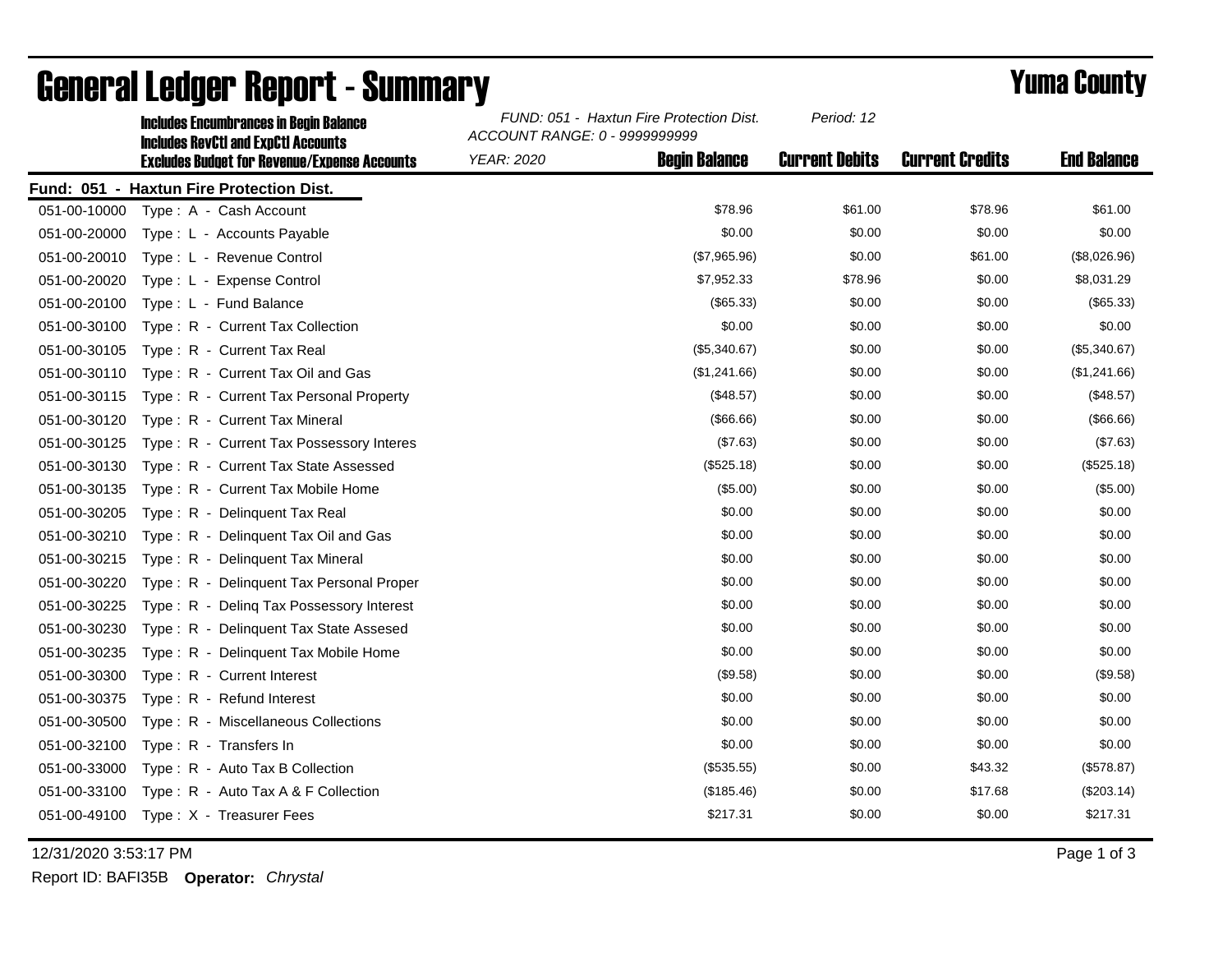| <b>General Ledger Report - Summary</b> |                                                                                             |                                                     |                                          |                                                                           |         | <b>Yuma County</b>          |                       |                                  |                    |
|----------------------------------------|---------------------------------------------------------------------------------------------|-----------------------------------------------------|------------------------------------------|---------------------------------------------------------------------------|---------|-----------------------------|-----------------------|----------------------------------|--------------------|
|                                        | <b>Includes Encumbrances in Begin Balance</b><br><b>Includes RevCtI and ExpCtI Accounts</b> |                                                     |                                          | FUND: 051 - Haxtun Fire Protection Dist.<br>ACCOUNT RANGE: 0 - 9999999999 |         | Period: 12                  |                       |                                  |                    |
|                                        |                                                                                             | <b>Excludes Budget for Revenue/Expense Accounts</b> |                                          | <b>YEAR: 2020</b>                                                         |         | <b>Begin Balance</b>        | <b>Current Debits</b> | <b>Current Credits</b>           | <b>End Balance</b> |
|                                        |                                                                                             | Fund: 051 - Haxtun Fire Protection Dist.            |                                          |                                                                           |         |                             |                       |                                  |                    |
| 051-00-49401                           |                                                                                             | Type: X - Transfer Out                              |                                          |                                                                           |         | \$0.00                      | \$0.00                | \$0.00                           | \$0.00             |
| 051-00-49500                           |                                                                                             | Type: X - Checks Written / ACH Transfer             |                                          |                                                                           |         | \$7.735.02                  | \$78.96               | \$0.00                           | \$7,813.98         |
|                                        |                                                                                             |                                                     | Fund: 051 - Haxtun Fire Protection Dist. |                                                                           | Totals: | (\$13.63)                   | \$218.92              | \$200.96                         | \$4.33             |
|                                        |                                                                                             |                                                     | <b>Total Fund Revenues:</b>              | \$61.00                                                                   |         | <b>Total Fund Expenses:</b> | \$78.96               | <b>Net Revenue Over Expense:</b> | (\$17.96)          |